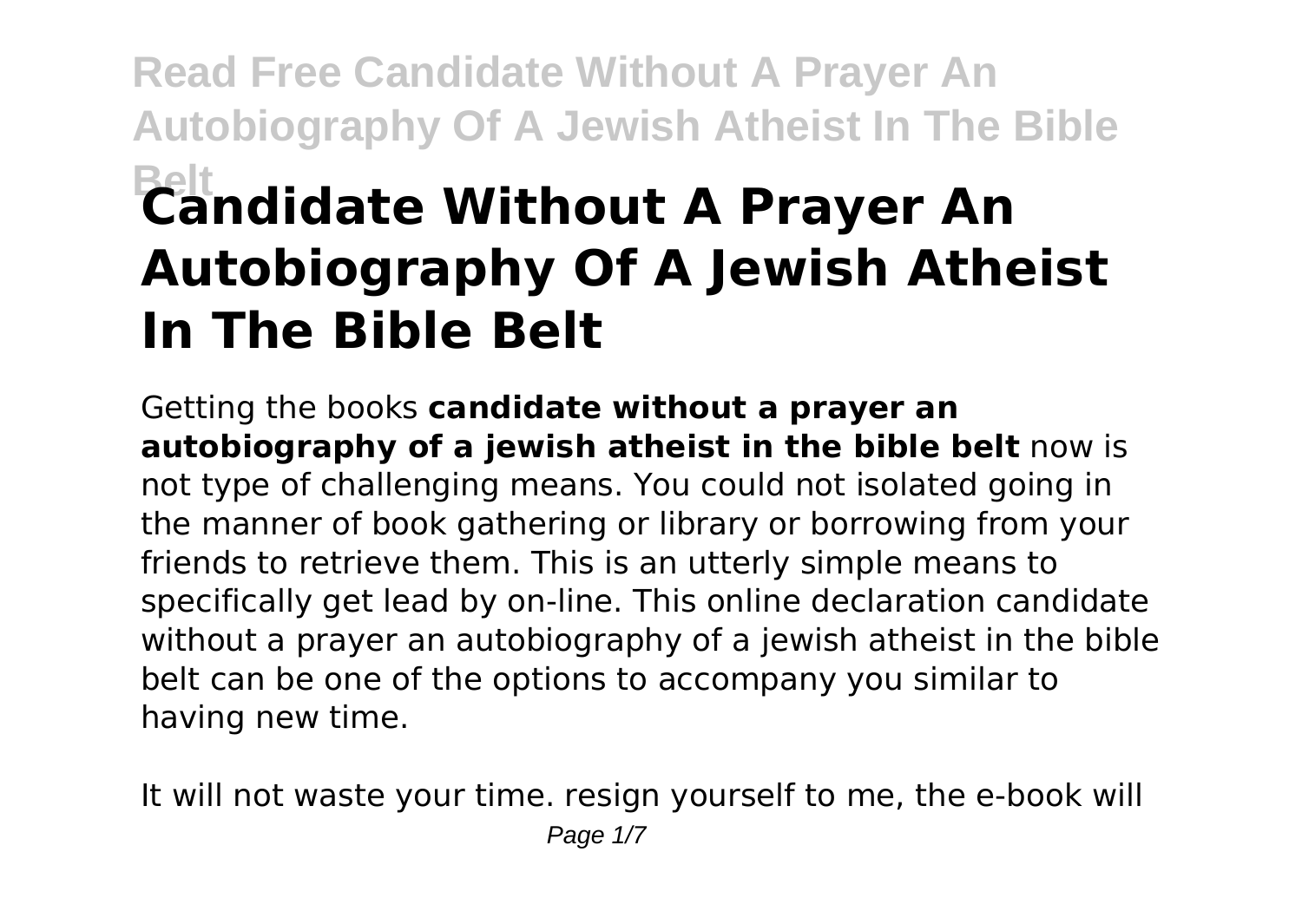**Read Free Candidate Without A Prayer An Autobiography Of A Jewish Atheist In The Bible** extremely impression you additional concern to read. Just invest little epoch to gain access to this on-line statement **candidate without a prayer an autobiography of a jewish atheist in the bible belt** as capably as review them wherever you are now.

eBook Writing: This category includes topics like cookbooks, diet books, self-help, spirituality, and fiction. Likewise, if you are looking for a basic overview of a resume from complete book, you may get it here in one touch.

#### **Candidate Without A Prayer An**

PESHAWAR: Jamaat-e-Islami provincial president Mushtaq Ahmad Khan on Saturday condemned the killing of Awami National Party leader and candidate for tehsil mayor in Dera Ismail Khan and said that...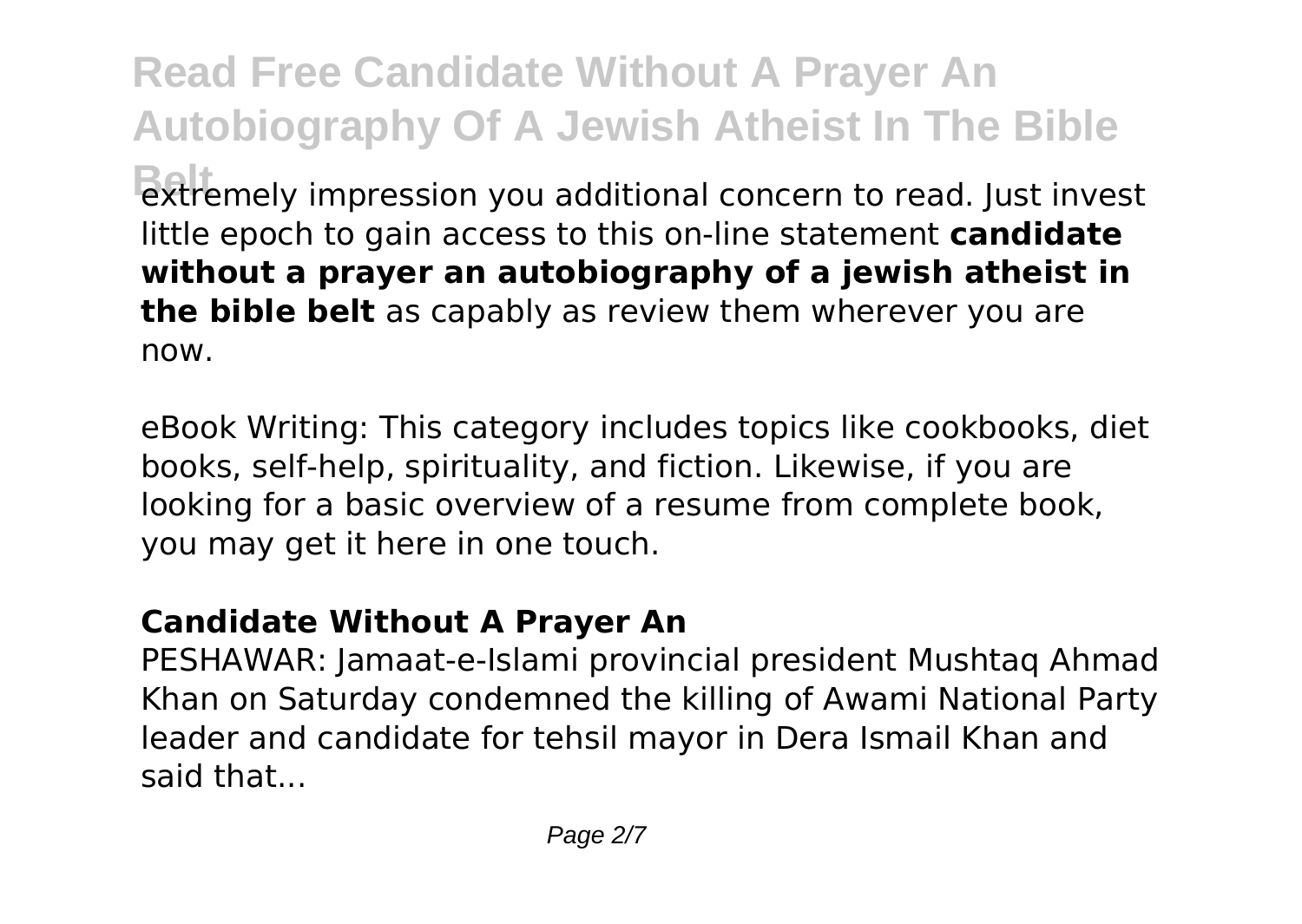**Read Free Candidate Without A Prayer An Autobiography Of A Jewish Atheist In The Bible**

### **Belt JI leader condemns killing of ANP candidate**

Day of Prayer New Theme Art Exalt the Lord who has established us. Colossians 2:6-7 Click Here. Previous Next. Church; Education; Media; Government; Business; Military; Family; Recent Articles. Hope in the Lord. January 14, 2022 8:27 AM "As for me, I said in my alarm, "I am cut off from before Your eyes"; Nevertheless You heard the voice of my supplications When I  $\overline{\text{cried to You}}$   $\overline{\text{O}}$  love the LORD

#### **National Day of Prayer Task Force**

The remains of the former Presidential candidate of the defunct National Republican Convention in the aborted 1993 third republic, Alhaji Bashir Tofa, has been buried. Tofa died in the early hours of today Monday, January 3, after a protracted illness. The funeral prayer session was led by Imam Shehu Tijjani Yan Mota at 9.20am. The funeral prayer held at his residence at Gandun Albasa, was ... Page 3/7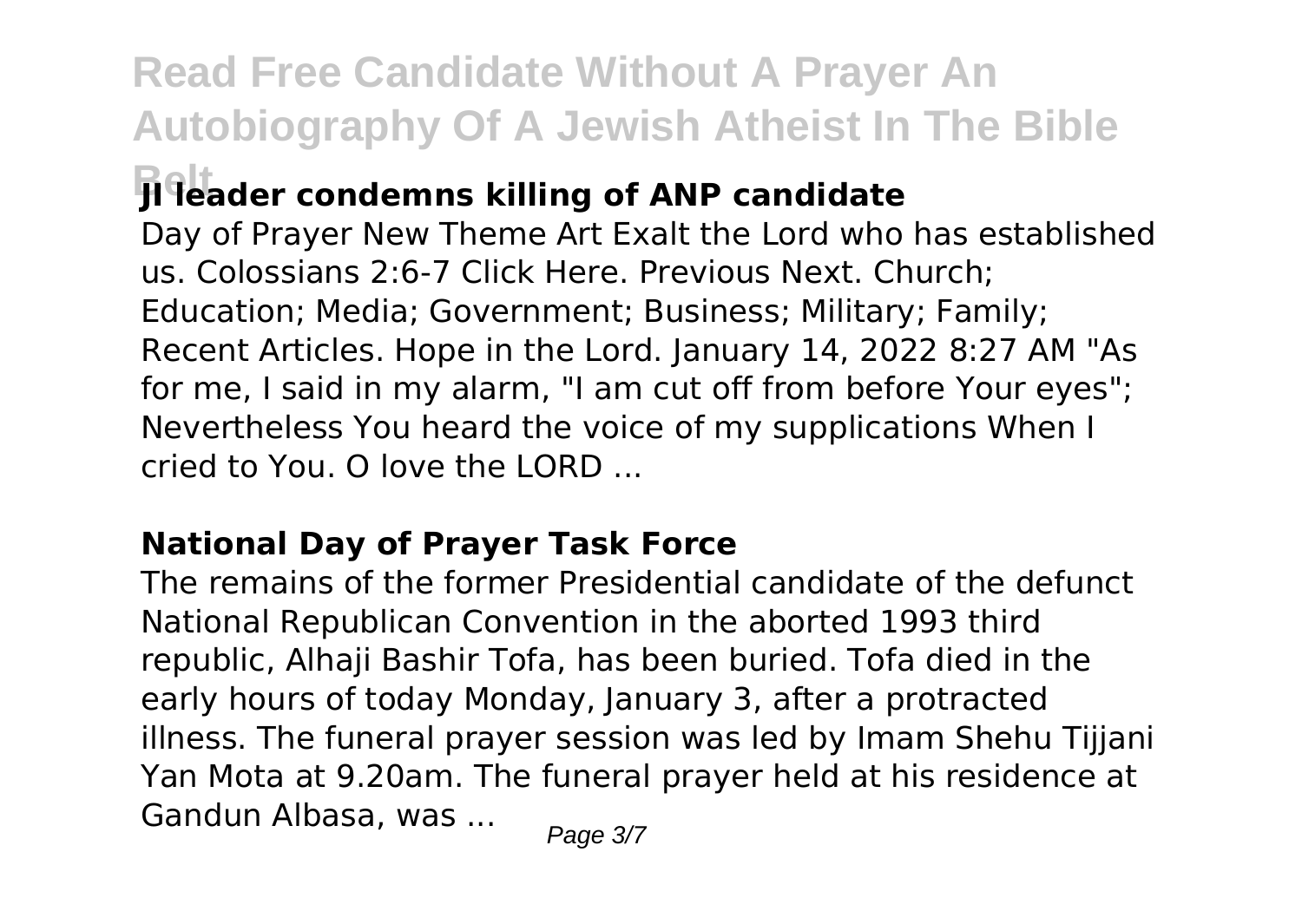# **Read Free Candidate Without A Prayer An Autobiography Of A Jewish Atheist In The Bible Belt**

#### **Former Presidential candidate, Bashir Tofa buried in Kano ...**

The bible has made it clear that we do not wrestle against flesh and blood, but principalities, powers, rulers of darkness, and spiritual wickedness in high places. This makes it clear that every believer is in warfare. Hence, the need to pray these spiritual warfare prayer points. As a believer who wants to carry out God's mandate here on earth, praying warfare prayers are non-negotiable ...

#### **120 Powerful Spiritual Warfare Prayer Points for ...**

Mark Burns, a MAGA pastor who is running for Congress in South Carolina, is an unabashed Christian nationalist who openly declares that "any policy that is contrary to the word of God" needs to be made illegal.. MAGA pastor Mark Burns, who is running for Congress in South Carolina, says that "this is a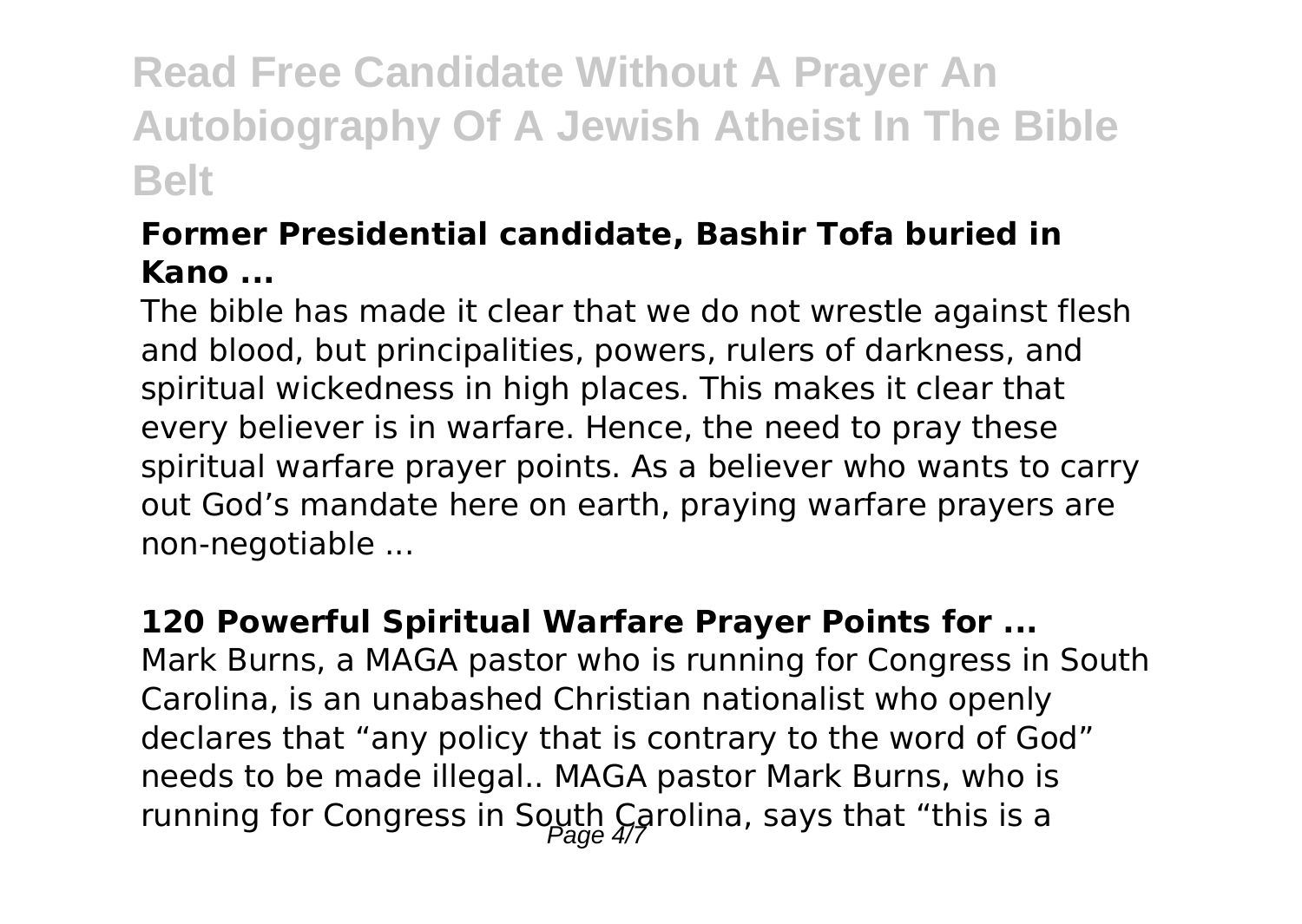**Read Free Candidate Without A Prayer An Autobiography Of A Jewish Atheist In The Bible Belt** Christian nation and any policy that is contrary to the word of God, we need to remove ...

## **Watch: MAGA Congressional Candidate Calls for All Laws**

**...**

Short midnight prayer (prayer points) Lord, thank you for all you have done for me. I trust in you to deliver me from my trials. Lord, I ask for forgiveness. I am a sinner, and I need your mercies over my iniquities. Lord, all my trouble and trials set by the devil will end tonight. Lord, I pray for my family. Their life will be a blessing.

#### **Powerful Midnight Prayer with Bible verses and Prayer points**

You must refuse to be a candidate of untimely death. Apply fire and fervency to these prayer points and your name will be removed from the list of of untimely death. INSTRUCTION: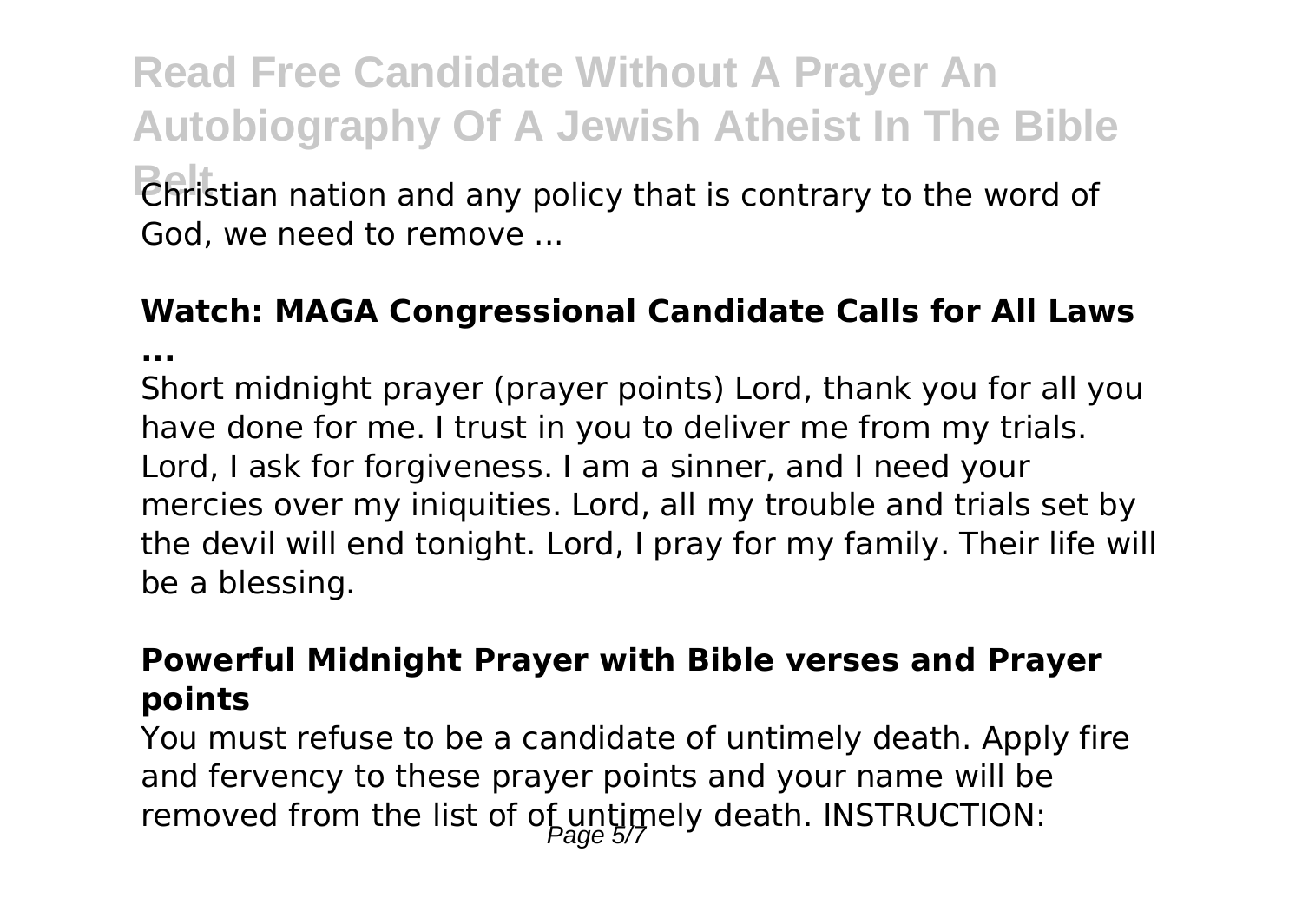**Read Free Candidate Without A Prayer An Autobiography Of A Jewish Atheist In The Bible Belt** Embark on 7 days fasting and prayers between 6am to 3pm. Take the prayers by using the following verses: Psalm 35, Isaiah 65:20-25 , Psalm 91, Psalm 34:7, Luke 10:17, Psalm 79:1-13, Isa 54:17, James 4:7. Read Psalm 27 ...

#### **PRAYER POINTS AGAINST THE SPIRIT OF UNTIMELY DEATH ...**

James Conley Justice II (born April 27, 1951) is an American businessman and politician who has been serving as the 36th governor of West Virginia since 2017. Justice once had a net worth of \$1.2 billion in September 2018, making him the wealthiest person in West Virginia, though it has since declined to \$513.3 million as of October 2021. He inherited a coal mining business from his father and ...